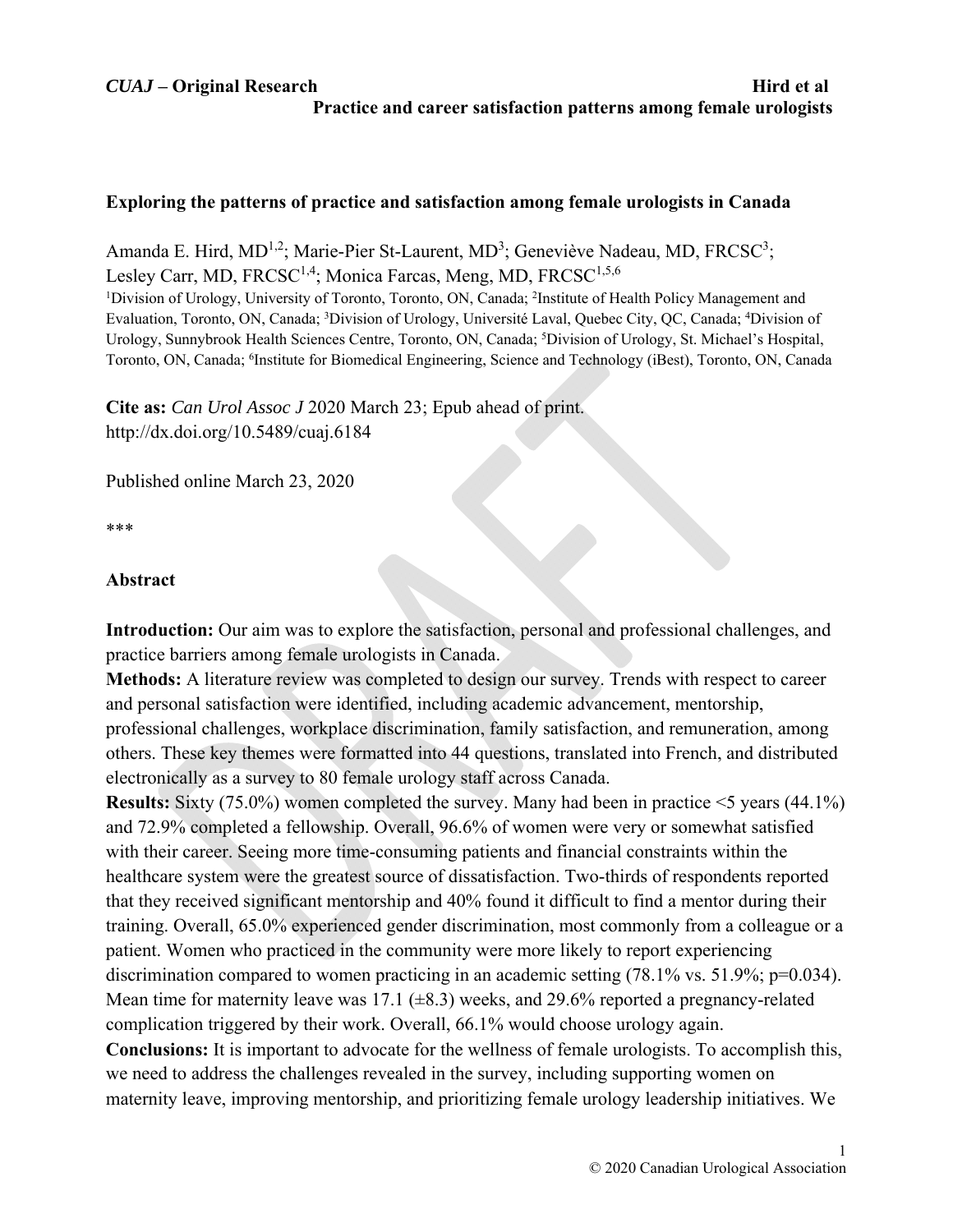have established a formal circle of support within the urology community in Canada to achieve these goals.

# **Introduction**

Roughly equivalent numbers of males and females graduate medical school in Canada<sup>1</sup>. Among practicing physicians registered with the Royal College of Surgeons, 14% of women choose to go into surgical specialties in contrast to 33% of men<sup>2</sup>. In Canada, urology has one of the lowest proportion of females  $(11.2%)$  compared to all other specialties<sup>3</sup>.

While urology remains a male-dominated field<sup>4</sup>, a recent retrospective review of the Canadian Residency Match statistics from 1998 to 2015 demonstrated an increase in the proportion of female applicants who ranked a surgical program as their first choice<sup>5</sup>. There was also a reported increase in the proportion of females applying to urology as their first-choice program<sup>5</sup>.

As the numbers and percentages of women completing surgical training increase, it is important to understand the work patterns and career decisions of women in the field. Our aim was to explore the current trends in practice and satisfaction, as well as the personal and professional challenges experienced by female urologists in Canada.

# **Methods**

A systematic literature review was completed to identify current trends in practice and satisfaction among female surgeons. This list of items was reviewed by the coauthors and finalized into a 44 item survey. The survey consisted of both multiple choice and open answer questions (Table 1). Demographic variables were collected as categorical or continuous variables where appropriate. Items pertaining to professional and personal challenges were presented in the form of yes/no questions with space to provide an explanation if desired by the respondent. Questions pertaining to satisfaction were presented on a Likert scale (quite a lot, a little, not very much, none). Greatest sources of dissatisfaction and discrimination in the workplace were presented as a list of options with space for participants to add additional responses that did not appear on the predetermined list. Some questions were left completely open to written responses, specifically "How do you practice differently than your male counterparts". A complete version of the survey is presented in Supplementary Appendix 1.

This list was then translated into French and distributed (by email) to 42 English-speaking and 38 French-speaking female board-certified urologists in Canada (Figure 1). Current fellows were not included in the study. Multiple resources were used to identify actively practicing female urologists in Canada, including the Canadian Urological Association (CUA) database as well as internet searches of University departments, and known contacts of the co-authors. Given the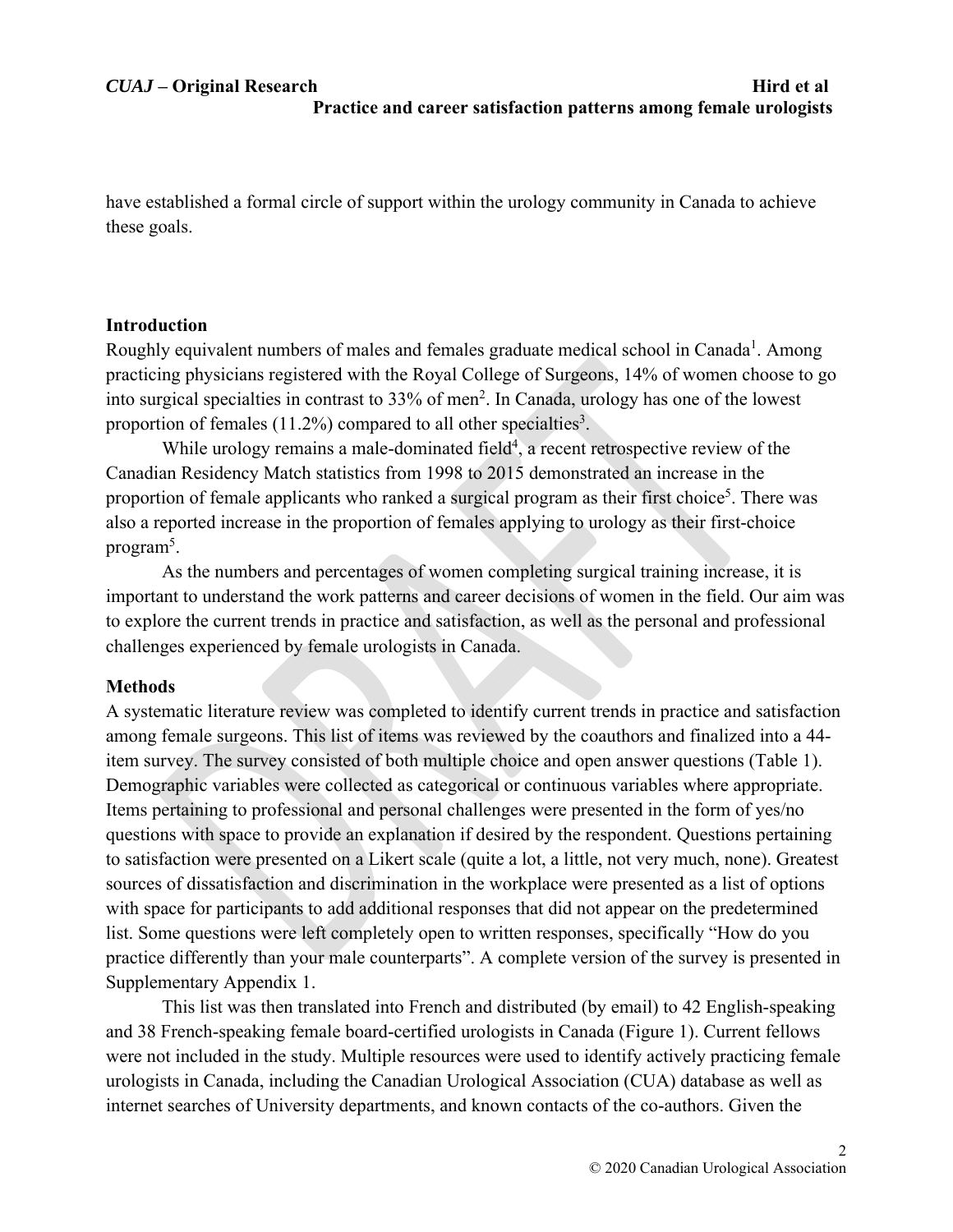personal nature of the responses, all responses were collected online in an anonymous fashion via SurveyMonkey. A response was not required for each survey answer. No respondent identifier was used. We did not ask specifically for the current age of the respondents, given the anticipated small sample size, to maintain anonymity. Similarly, categorical responses were used for specific questions (such as number of years in practice) to maintain confidentiality. Ethics approval was obtained from the St. Michael's Hospital Research Ethics Board.

Descriptive statistics were completed on demographic variables. Demographic data included number of years in practice, nature of current practice (academic vs community), qualifications, fellowship or specialization training completed, marital status, number of children and age at the time of personal and professional milestones. Categorical data were presented with numeric values and percentages and compared using the Chi-square test. Fisher exact test was used if cell counts were less than five. Univariable logistic regression analysis was used to determine predictors of choosing the same career in urology. A p-value of <0.05 was used to indicate statistical significance for a two-tailed comparison. Statistical analyses were performed using SAS® version 9.4 (SAS Institute, Inc., Cary, NC, USA).

## **Results**

Sixty women (75.0%) responded to our survey (Table 2). While a response was not required for each item, we were missing at most one response for any given survey item. A large proportion of respondents had been in practice <5 years (26/59, 44.1%). Most women (43/59, 72.9%) completed fellowship or specialization training after residency, most commonly female urology (16/59, 27.1%), neurourology (13/59, 22.0%), reconstructive urology (11/59, 18.6%) and paediatrics (10/59, 16.9%). Overall, 88.4% reported that their current practice was reflective of their fellowship training. Thirty-four percent completed a graduate degree and approximately half of women were in academic practice (45.8%). More than one third of women did not have an academic title (24/60, 40%) while 36.7% (22/60) were Assistant Professors, 10.5% (6/60) were Associate Professors, and 8.3% (5/60) were full Professors.

 Women who completed the English version of the survey were more likely to have completed fellowship training  $(91.4\% \text{ vs } 45.8\%, \text{ p} < 0.001)$  compared to women who completed the French version. There were no differences between the two groups with respect to overall satisfaction, years in practice, post-graduate degree, or community versus academic practice (all p>0.05).

 Women who practiced in an academic setting were more likely to have completed fellowship training  $(92.6\% \text{ vs } 58.1\%, \text{p=0.003})$  and have a graduate degree  $(59.3\% \text{ vs } 12.9\%, \text{p=0.003})$ p<0.001) compared to those practicing in the community. There were no differences between the groups with respect to overall satisfaction or years in practice (all  $p>0.05$ ).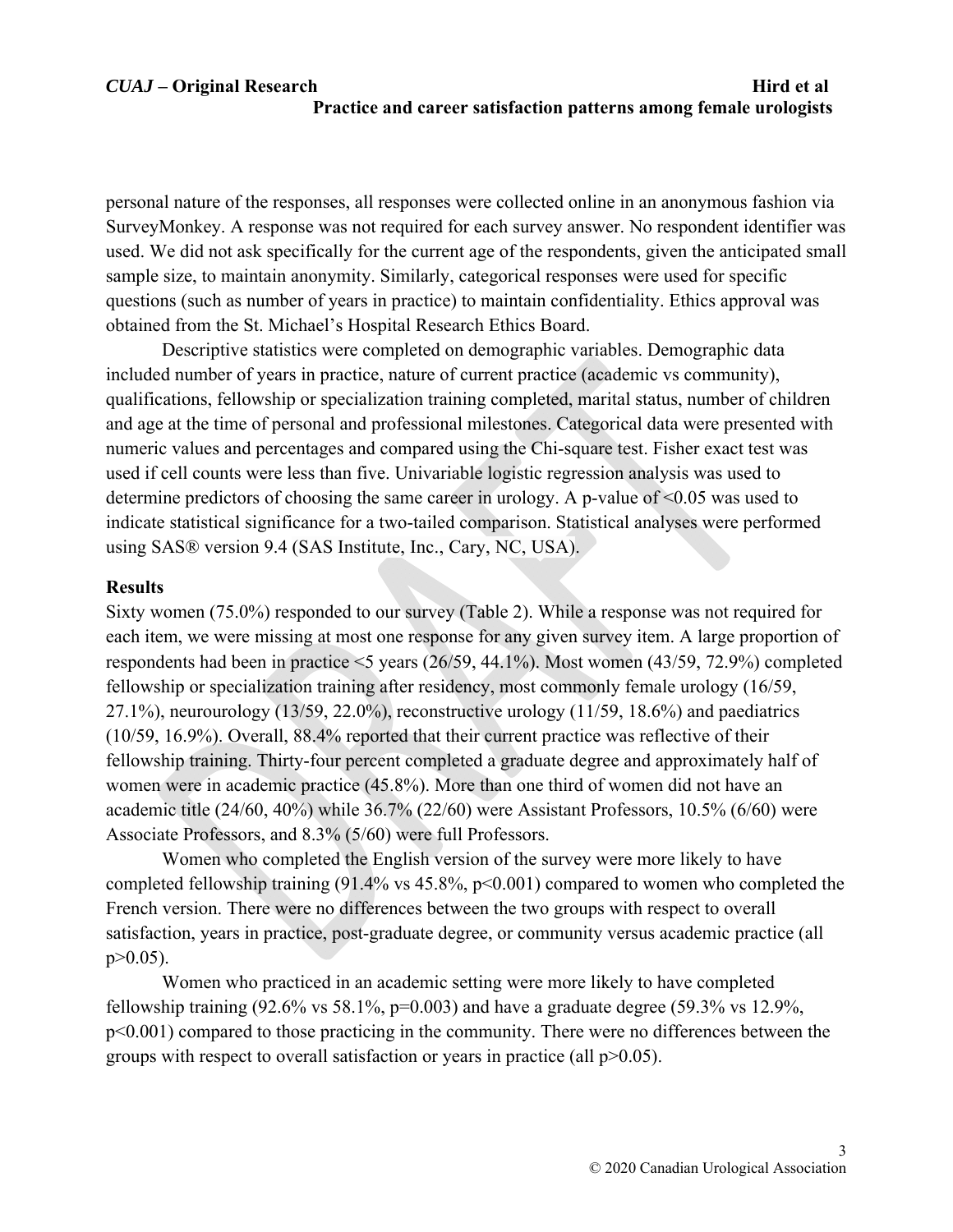## *Professional satisfaction*

More than half of women (32/59, 54.2%) were very satisfied with their career, with 96.6% (57/59) stating they were very satisfied or somewhat satisfied. Seeing more time-consuming patients and financial constraints within the health care system were the greatest source of dissatisfaction (Figure 2).

 Women worked a median of 55 hours per week (IQR: 50-70) and had a median of eight hours of operative time per week (IQR: 8-12, not including cystoscopy time). Most women (36/60, 60.0%) felt that they worked the same number of hours compared to their male colleagues while 11/60 (18.3%) and 13/60 (21.7%) felt they worked more and less, respectively. Sixty-nine percent (40/58) felt they had the same amount of operative time as their male colleagues, while 4/58 (6.9%) felt they had more and 14/58 (24.1%) felt they had less or significantly less. Sixty-three percent (38/60) reported that they received significant mentorship during their training, most commonly from a male urologist (92.1%). Forty percent (24/60) felt that it was difficult to find a mentor during their training. Multiple women reported the need for organized mentorship opportunities within the female urology community in Canada.

 When asked how women practice differently than their male counterparts, the most common response was spending more time with patients (91.5%), improved empathy/communication, and seeing more non-operative patients. Women commonly reported receiving many female urology referrals and fewer referrals within their area of specialization. In some instances, this is what motivated a change from community to academic practice. Overall, 75.0% (45/60) were satisfied with their current financial situation. However, women reported financial challenges with respect to maternity leave, unequal compensation due to fee schedule/salary, fewer referrals for surgical cases, more administrative work without associated compensation, and challenges with respect to salary negotiation.

### *Gender discrimination in the workplace*

Overall, 39/60 (65.0%) reported experiencing gender discrimination during their career, most commonly from a colleague or a patient (Figure 3). Many women who were interested in community practice during their training reported difficulties obtaining community exposure and at times not feeling welcome in a community environment. Women practicing in the community reported experiencing discrimination more often than women practicing in an academic setting (78.1% vs 51.9%, p=0.034). Examples of perceived discrimination in the workplace included colleagues not allowing residents to attend the clinics of the female staff, referral pattern outside of known area of specialization, not being invited to participate in journal clubs, receiving a different level of tolerance from nursing staff compared to male colleagues, being bypassed on the operative list overnight, and discrete jokes about being female. One respondent reported that a patient refused to have an operation when they found out the covering staff was female.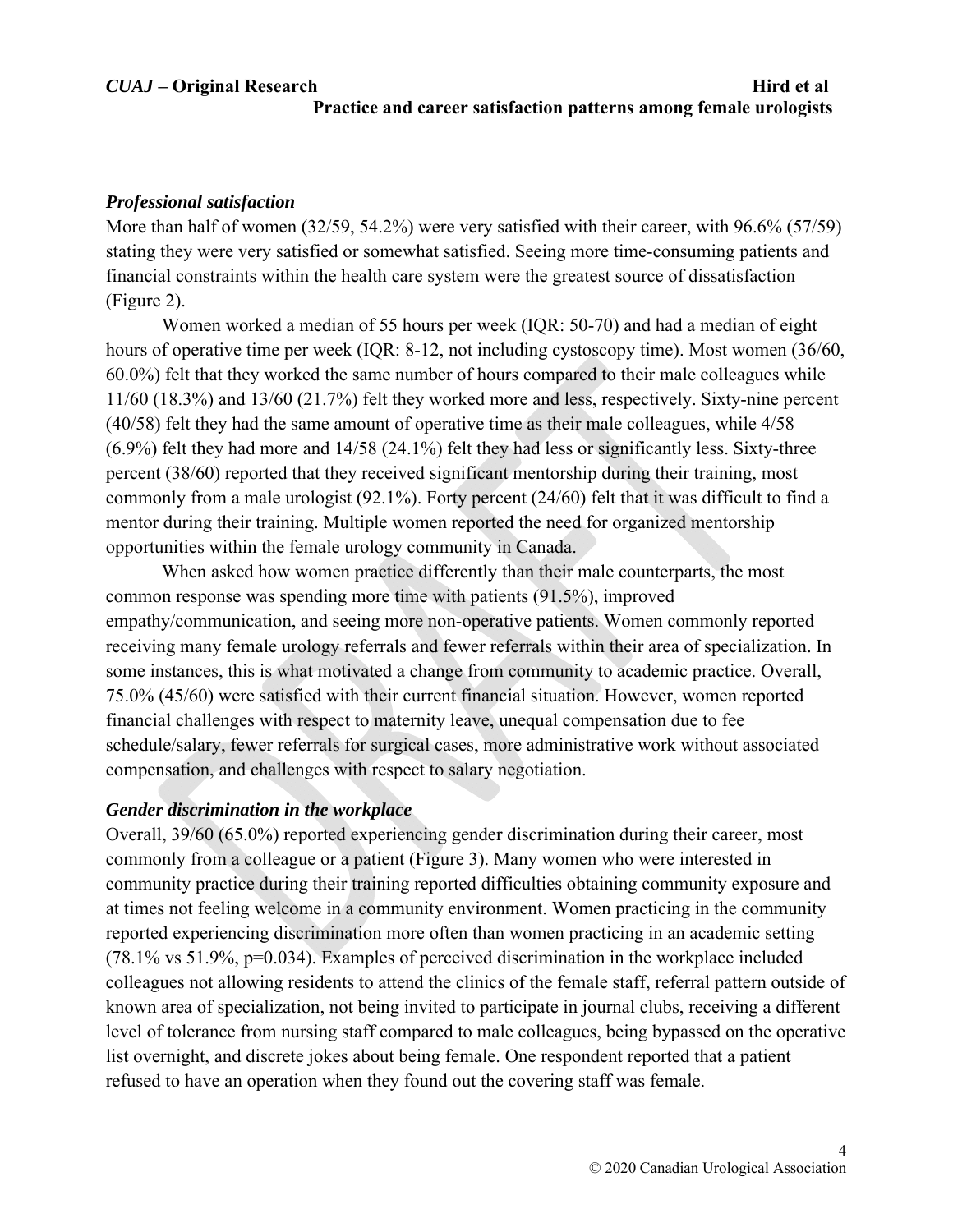## *Satisfaction with personal life*

Most respondents were married (38/59, 64.4%) or in a relationship (12/59, 20.3%) (Table 2). Most women had at least one child (43/59, 72.9%). Most women had their first child after becoming a staff (61.4%), 22.7% had their first child during residency and 13.6% during fellowship. Median age at the time of the birth of their first child was 33 years (IQR: 31-34) and 35 years (IQR: 34-38) at the time of the birth of their last child. Mean time for maternity leave was  $17.1(\pm 8.3)$  weeks, and 30.2% (13/43) reported a pregnancy related complication that they believe was triggered by their work (pre-eclampsia, premature contractions/labour, and miscarriage).

 Most women (47/57, 82.5%) were very satisfied with their family life. Half of women (29/60, 48.3%) reported taking on the primary role in running the home. Forty-three percent (19/44) reported taking on the primary role in childcare, and 38.6% (17/44) reported equally shared childcare responsibilities with their partner. However, 74.6% (44/59) felt their career compromised their personal life and family responsibilities, while 33.9% (20/59) felt that their personal life and family responsibilities have compromised their career. Challenges included less time for research, delayed childbearing, compromising on location of fellowship due to family responsibilities, compromises made for their spouse's career, and challenges with respect to missing family events for work. Many women reported setting their hours differently or booking fewer patients to spend more time with their families. More than half (55.4%, 31/56) reported they would have had more children if they had a less demanding career.

# *Would you choose urology again?*

Most women (66.1%, 39/59) would choose urology again, 20.3% (12/59) would choose a nonsurgical subspecialty and 10.2% (6/59) would choose a career outside of medicine. Seventy percent of responders stated they would encourage their son/daughter to pursue a career in medicine. Univariable logistic regression analysis revealed that women who reported financial satisfaction were more likely to report that they would choose the same career in urology (OR=4.50, 95%CI: 1.31-15.52; p=0.015). Language spoken, practice location, fellowship training, having children, experiencing discrimination, and effect of family life on career and vise-versa did not have a significant impact (Table 3).

### **Discussion**

This was a nation-wide survey exploring professional and personal satisfaction among female urologists in English- and French-speaking Canada. With rising numbers of females in surgery, it is important to explore the personal and professional challenges these women face. Overall, our response rate was 75.0%. Most women (82.5%) were very satisfied with their personal and family life, and 96.6% stated they were very satisfied, or somewhat satisfied, with their career. Even though most respondents reported professional satisfaction, only two thirds of women would choose to pursue a career in urology again.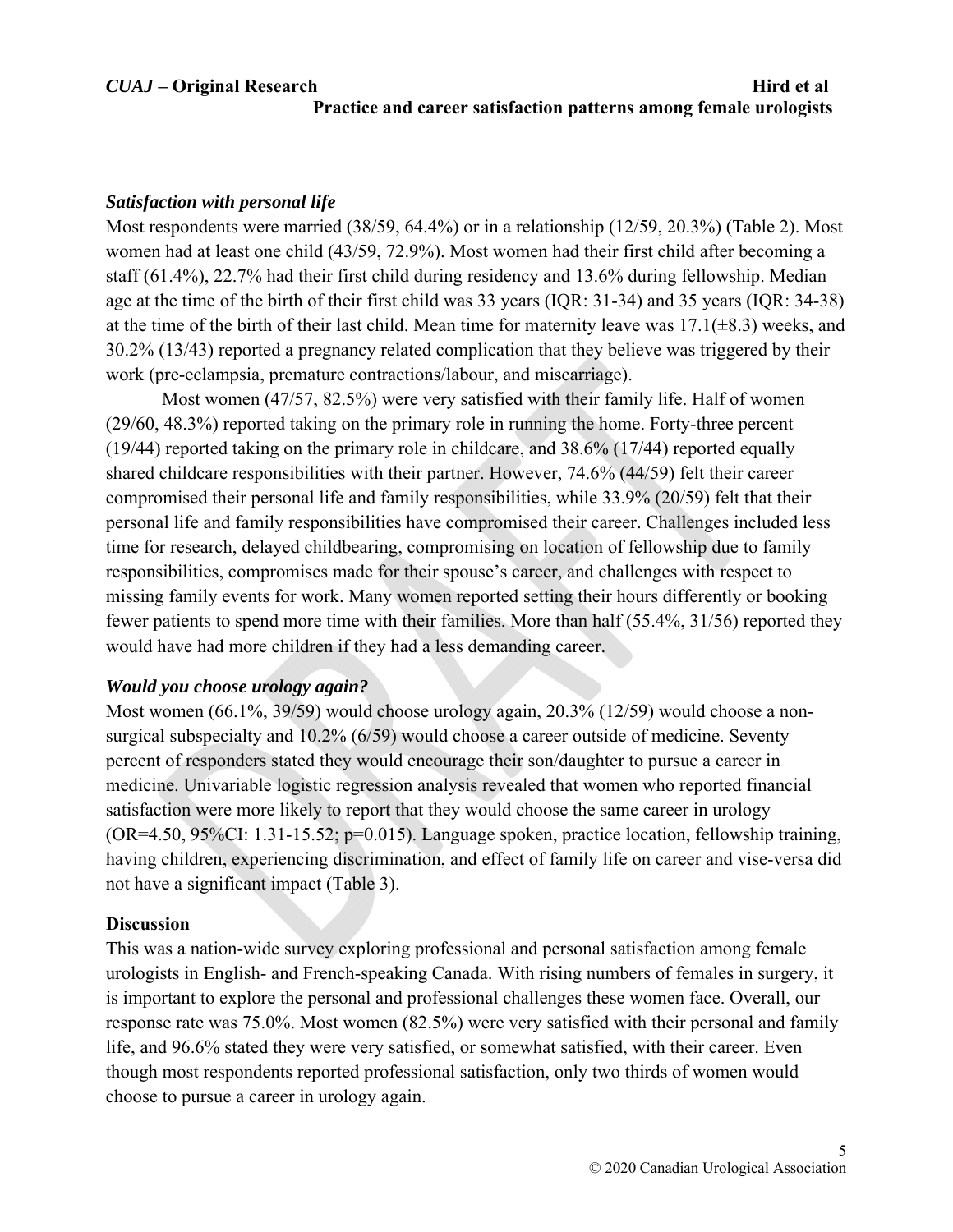# *CUAJ* – Original Research **Hird et al Practice and career satisfaction patterns among female urologists**

The proportion of participants who reported professional satisfaction in this survey (96.6%) is higher than a recent 2017 Canadian Medical Association workforce survey of 716 urologists (89% male,  $11\%$  female)<sup>6</sup> in which 71% reported that they were satisfied or very satisfied with their career. In contrast, fewer respondents in this study would choose a career in urology again compared to a large American College of Surgery survey of over 8000 male and female surgeons of all specialities. They found that 74% of respondents would choose surgery again as a specialty<sup>7</sup> compared to 66% in our survey.

With regards to personal milestones, most women had children (72.9%) and most began their families once on staff. One third of women who had children reported a pregnancy related complication they felt was related to their work schedule or work environment. A cross-sectional study of 939 female physicians reported that women who worked more than 70 hours per week during the first trimester had a three-fold increased risk of experiencing a threatened abortion and 2.5-fold increase in preterm birth after adjusting for specialty, maternal age, and income<sup>8</sup>. Two cohort studies in the US revealed similar findings<sup>9,10</sup>. One study compared 92 female residents to the spouses of 144 male residents and found a 10-fold increased risk of premature labour among female residents<sup>9</sup>. A second study compared the outcomes of 67 pregnancies of practicing physicians to 201 pregnancies of non-physicians and found that physicians had a nearly two-fold increased risk of an adverse pregnancy outcome and a four-fold increased risk of preterm labour<sup>10</sup>. A survey of 243 female urologists in the US revealed a pregnancy-related complication rate of 25.3%, most commonly premature labour/delivery<sup>11</sup>, which is similar to this study.

Training in surgery coincides with optimal timing for childbearing. In Ontario and Quebec, guidelines are in place for female residents with regards to duty hours restriction and maternity leave<sup>12,13</sup>. In our study, approximately 22.7% of women surveyed had children during residency. Based on the literature, it is difficult to estimate pregnancy rates within specific specialties, but the rate reported in this study seems to be comparatively lower than other specialties, such as paediatrics  $(38\%)^{14}$ . With formal guidelines in place, there appears to be an improved culture of support for women taking maternity leave during residency. Nonetheless, in a recent survey of 347 female surgeons, 73% reported witnessing faculty members or other residents making negative comments about pregnant trainees or childbearing during training<sup>15</sup>. More than 80% felt that requesting accommodations for less demanding rotations during pregnancy would have been perceived negatively by their peers and supervising faculty<sup>15</sup>. More than one third of respondents strongly considered leaving their surgical residency program because of the difficulties in balancing pregnancy and motherhood with training<sup>15</sup>. Furthermore, women from a procedural specialty are more likely to report a negative impact on referrals by maternity leave<sup>16</sup>. Ensuring women are well supported with regards to duty hours during pregnancy and maternity leave requires more research and more support at both a resident and staff level.

In our study, gender discrimination was experienced by two thirds of responders and was more commonly reported by women practicing in the community. Gender discrimination and lack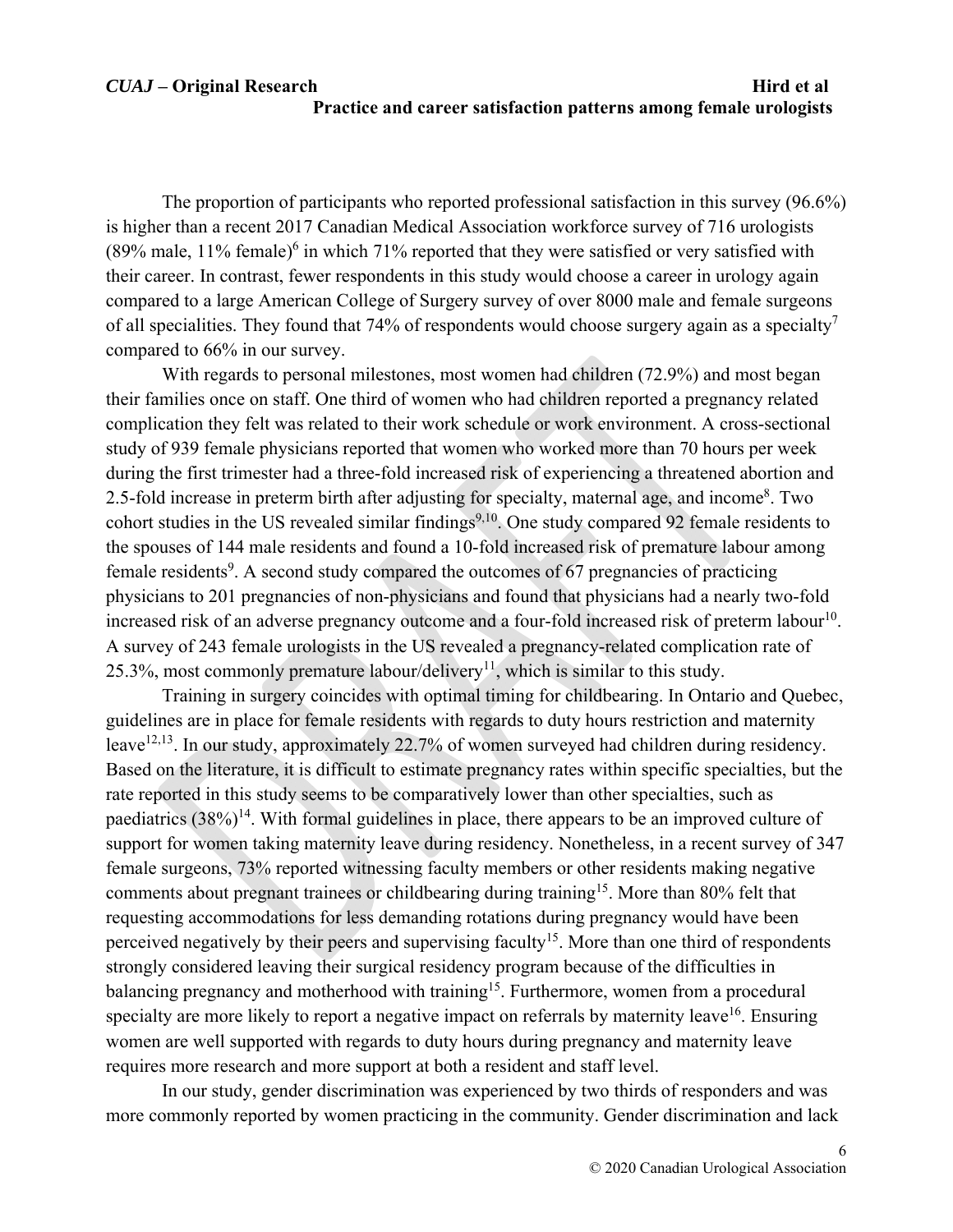of mentorship have been cited as primary barriers to career advancement among female surgeons<sup>17</sup>. These factors contribute to ongoing discrepancies in terms of rank attainment, leadership roles, and salaries<sup>17</sup>. Despite having no difference in self assessed leadership ability, women are significantly less likely to be asked to serve in leadership roles<sup>18</sup>. In the field of urology specifically, proportionately fewer women achieve senior academic ranking<sup>19</sup>. In a meta-analysis evaluating job performance among professional women, females tended to outscore men on performance evaluations on average, yet had lower promotability ratings $20$ . Facilitating mentorship, providing leadership training, and reducing discrimination moving forward will minimize this gender gap.

Discrepancies in financial compensation between males and females in urology have been reported<sup>21</sup>. In 2016, it was shown that female gender was a significant predictor of lower compensation for physicians in the US after controlling for many factors and adjusted salaries were more than \$80,000 less than those of men<sup>22</sup>. While perhaps thought to be less of an issue in Canada where we operate in a single-payer fee-for-service environment, other sources of financial disparity were reported in our study. Differences in negotiating abilities, fewer operative referrals, increased administrative tasks without financial compensation, and maternity leave were sources of this perceived discrepancy. The discrepancy in operative referrals does not seem to be related to surgical ability. A recent cohort study of surgeons in Ontario revealed that post-operative mortality rates were improved for female compared to male surgeons, controlling for patient and surgeon confounders<sup>23</sup>. In a recent study in the US, female surgeons (even those who completed gender neutral subspecialty training) operated on a higher proportion of female patients compared to their male colleagues and performed significantly more female-specific procedures, such as  $\sin(3\pi^2)$ , which are known to be associated with lower renumeration. It should be acknowledged, however, that this discrepancy may be due to patient preference rather than surgical culture.

 We found differences between women who practiced in Quebec compared to the rest of Canada. Female urologists who completed the French version of the survey were less likely to have completed fellowship training compared to those who completed the English version. However, there were no differences between the two groups with respect to overall satisfaction, years in practice, graduate degree completion, or practice location. Interestingly, we found that there were more actively practicing female urology staff in Quebec compared to the other provinces. The exact reason for this is not entirely clear, but perhaps may be related to increased urology exposure among medical students in Quebec, increased female mentorship, or perhaps simply a reflection of the fact that there are more female medical students<sup>25</sup> and physicians<sup>26</sup> in Quebec as a whole.

There are limitations to the current study. While many participants were actively registered with the CUA, the list provided was not comprehensive and additional informal strategies had to be used to increase our capture rate. Therefore, we have no way to know for certain that all female urologists were identified and there may be an element of sampling bias. While we made every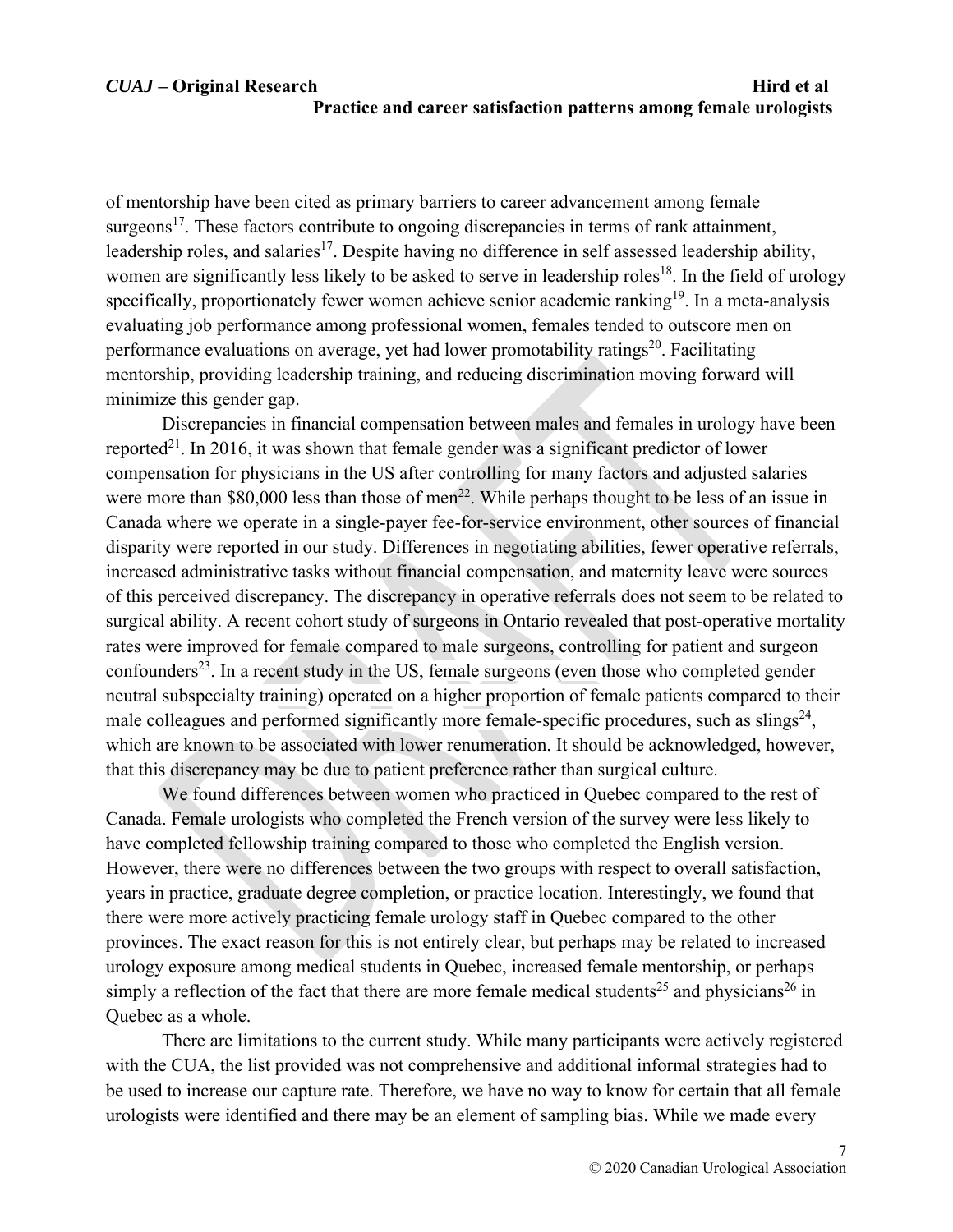effort to maintain anonymity, given that this is a small community there is potential for a Hawthorne effect whereby participants may have modified their responses if there was a concern they could be identifiable in the survey. Our small sample size is reflective of the small number of female urologists in Canada and is a limitation of this study. Nevertheless, our exploratory study achieved a high overall response rate and revealed important barriers and challenges within our speciality.

Urology is a speciality that allows for a diverse practice while providing a more flexible lifestyle when compared to many other surgical specialties. With more female medical students choosing to pursue a surgical speciality<sup>5</sup>, it is important to advocate for the women within the field of urology in Canada. To this end, we have established a formal circle of support, mentorship and promotion within the urology community in Canada. A formal meeting of female urologists in Canada now occurs on a yearly basis at the annual CUA meeting with the objective of forming of a formal society in the future.

## **Conclusions**

It is important to advocate for the wellness of our current female urologists and to attract and maintain the most talented physicians in our field. To accomplish this, we need to address the challenges revealed in this survey by supporting women on maternity leave, incorporating maternity leave guidelines into contract negotiations, improving mentorship, prioritizing leadership initiatives, as well as acknowledging and combating gender discrimination in the workplace.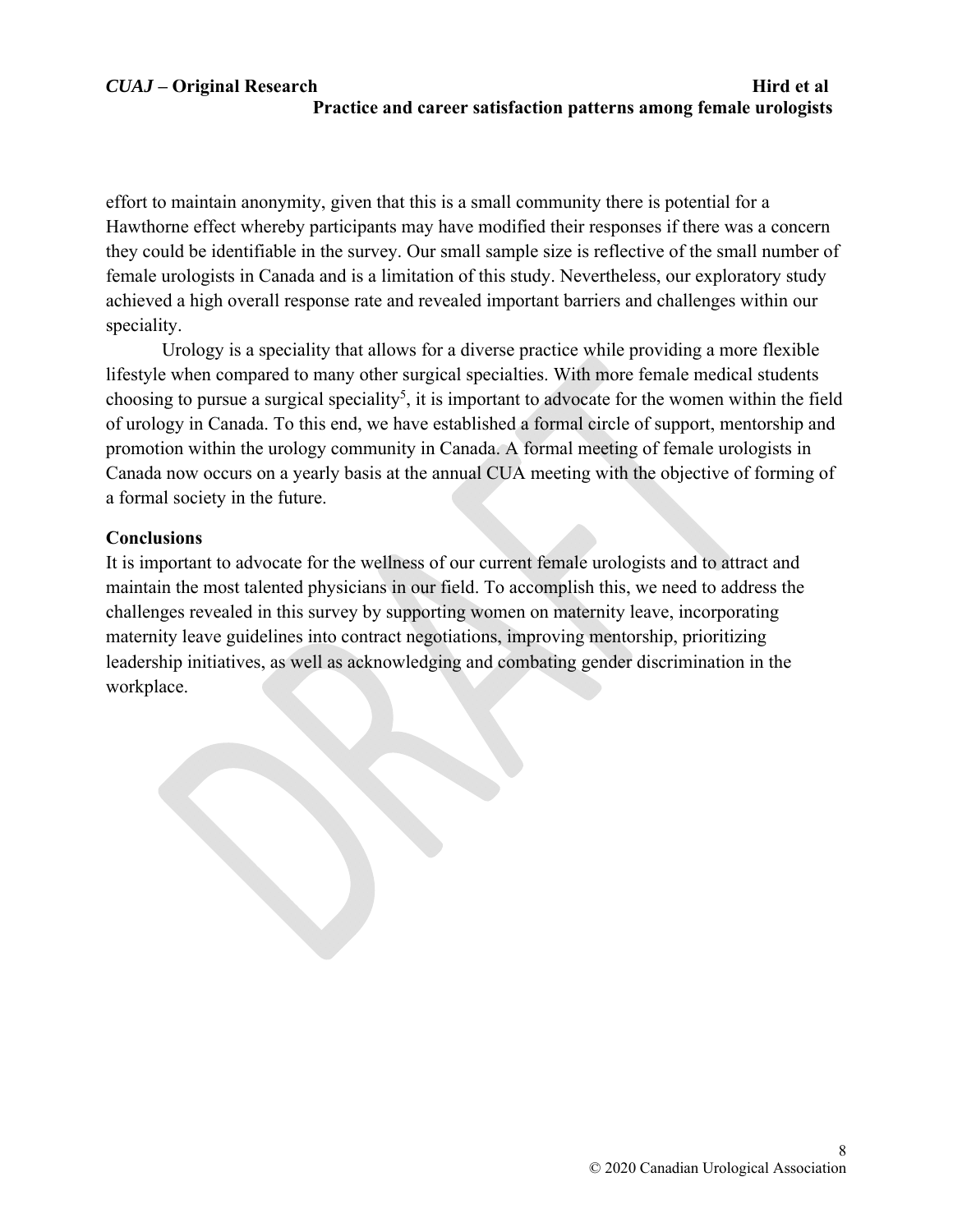# **References**

- 1. College of the American Medical Association. Number of Female Medical School Enrollees Reaches 10-Year High. 2016. Accessed 03/10/2018, 2018.
- 2. Baerlocher MO. Does sex affect residency application to surgery? *Can J Surg.*  2007;50(6):434-436.
- 3. CMA. Physician Data Centre: Canadian Physician Statistics. 2018. Accessed 3/10/2018, 2018.
- 4. Marley CS, Lerner LB, Panagopoulos G, et al. Personal, professional and financial satisfaction among American women urologists. *Int Braz J Urol.* 2011;37(2):187-192; discussion 192-184.
- 5. Anderson K, Tennankore K, Cox A. Trends in the training of female urology residents in Canada. *Can Urol Assoc J.* 2018;12(3):E105-E111.
- 6. CMA. Urology Profile. 2017. Accessed March 1, 2019.
- 7. Shanafelt TD, Balch CM, Bechamps GJ, et al. Burnout and career satisfaction among American surgeons. *Ann Surg.* 2009;250(3):463-471.
- 8. Takeuchi M, Rahman M, Ishiguro A, et al. Long working hours and pregnancy complications: women physicians survey in Japan. *BMC Pregnancy Childbirth.*  2014;14:245.
- 9. Osborn LM, Harris DL, Reading JC, et al. Outcome of pregnancies experienced during residency. *J Fam Pract.* 1990;31(6):618-622.
- 10. Miller NH, Katz VL, Cefalo RC. Pregnancies among physicians. A historical cohort study. *J Reprod Med.* 1989;34(10):790-796.
- 11. Lerner LB, Stolzmann KL, Gulla VD. Birth trends and pregnancy complications among women urologists. *J Am Coll Surg.* 2009;208(2):293-297.
- 12. PARO. Your Contract. 2018. Accessed 01-10-2018, 2018.
- 13. FMRQ. Entente Intervenue. 2018. Accessed March 1, 2019.
- 14. Klevan JL, Weiss JC, Dabrow SM. Pregnancy during pediatric residency. Attitudes and complications. *Am J Dis Child.* 1990;144(7):767-769.
- 15. Rangel EL, Lyu H, Haider AH, et al. Factors Associated With Residency and Career Dissatisfaction in Childbearing Surgical Residents. *JAMA Surg.* 2018.
- 16. Scully RE, Davids JS, Melnitchouk N. Impact of Procedural Specialty on Maternity Leave and Career Satisfaction Among Female Physicians. *Ann Surg.* 2017;266(2):210-217.
- 17. Zhuge Y, Kaufman J, Simeone DM, et al. Is there still a glass ceiling for women in academic surgery? *Ann Surg.* 2011;253(4):637-643.
- 18. Wright AL, Schwindt LA, Bassford TL, et al. Gender differences in academic advancement: patterns, causes, and potential solutions in one US College of Medicine. *Acad Med.* 2003;78(5):500-508.
- 19. Mayer EN, Lenherr SM, Hanson HA, et al. Gender Differences in Publication Productivity Among Academic Urologists in the United States. *Urology.* 2017;103:39-46.
- 20. Roth P, Purvis K, Bobko P. A Meta-Analysis of Gender Group Differences for Measures of Job Performance in Field Studies. Vol 38 (2). Journal of Management2012:719-739.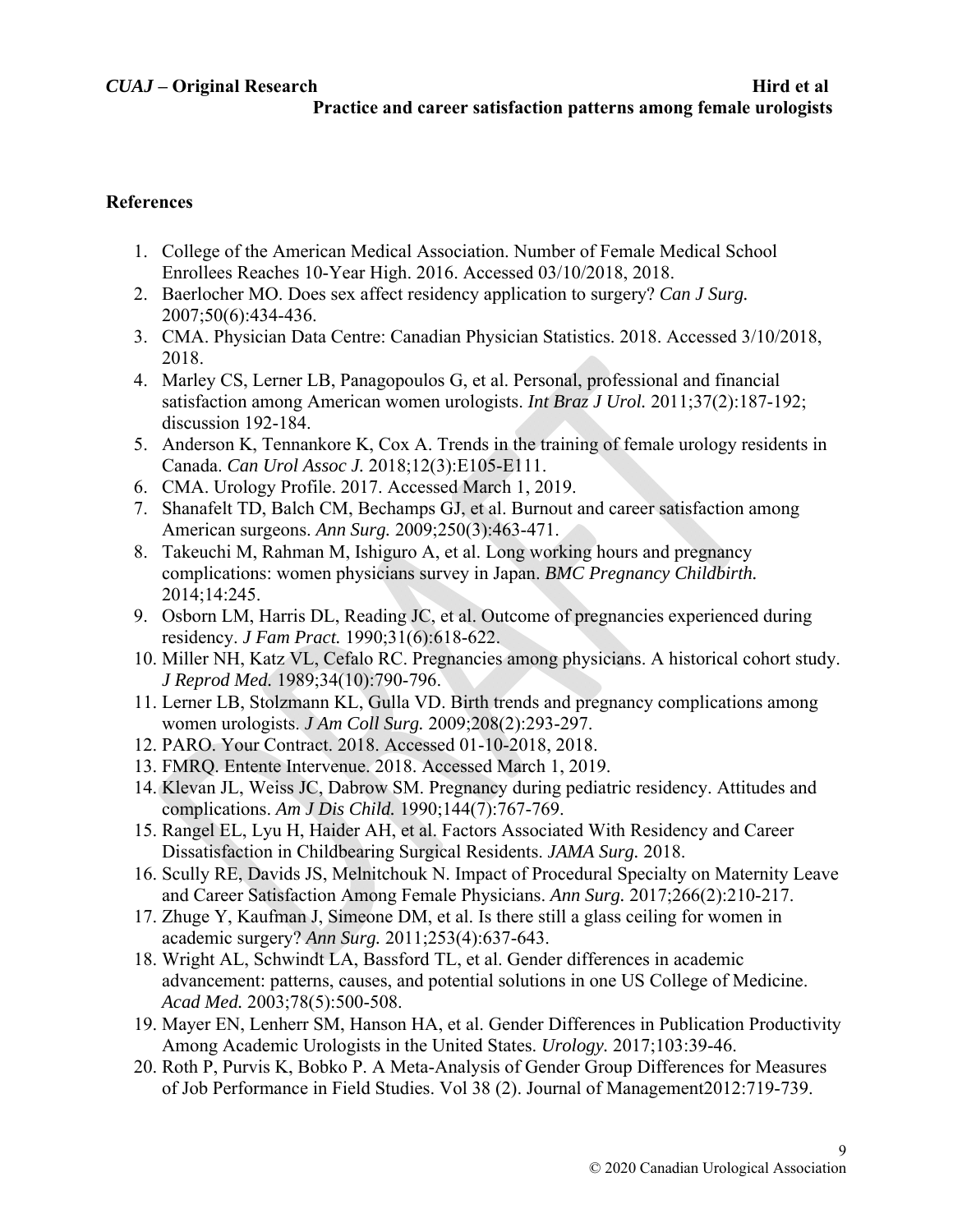- 21. Halpern JA, Lee UJ, Wolff EM, et al. Women in Urology Residency, 1978-2013: A Critical Look at Gender Representation in Our Specialty. *Urology.* 2016;92:20-25.
- 22. Spencer ES, Deal AM, Pruthi NR, et al. Gender Differences in Compensation, Job Satisfaction and Other Practice Patterns in Urology. *J Urol.* 2016;195(2):450-455.
- 23. Wallis CJ, Ravi B, Coburn N, et al. Comparison of postoperative outcomes among patients treated by male and female surgeons: a population based matched cohort study. *BMJ.*  2017;359:j4366.
- 24. Oberlin DT, Vo AX, Bachrach L, et al. The Gender Divide: The Impact of Surgeon Gender on Surgical Practice Patterns in Urology. *J Urol.* 2016;196(5):1522-1526.
- 25. AFMC. The Association of Faculties of Medicine of Canada: Q1g What are the demographics of students admitted to Canadian medical schools. 2017.
- 26. CIHI. Physicians in Canada, 2016: Statistics report. 2017.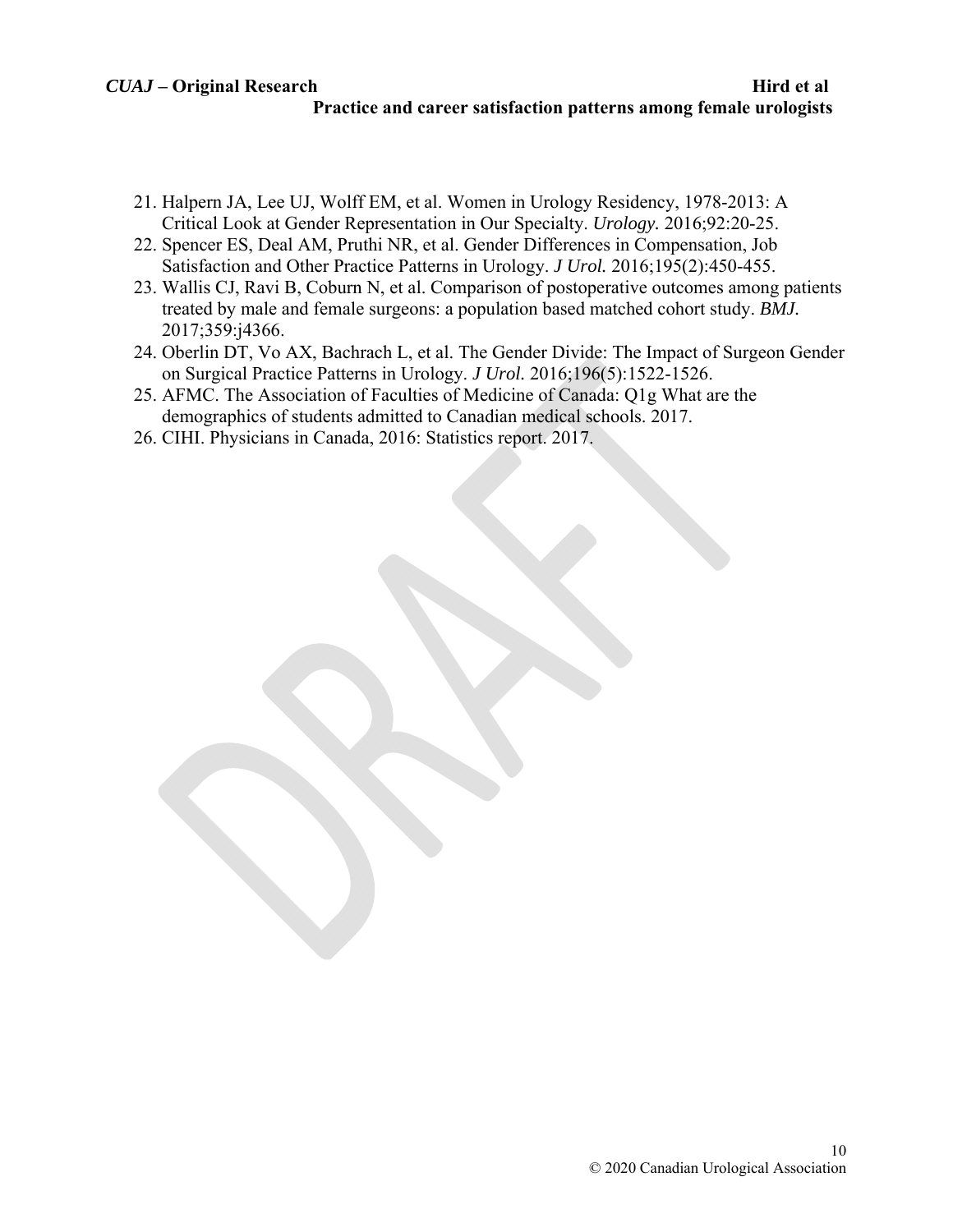*CUAJ* – Original Research **Hird et al Practice and career satisfaction patterns among female urologists** 

# **Figures and Tables**

*Fig. 1.* Distribution of actively practicing female staff urologists across Canada, n=80.



*Fig. 2.* Greatest causes of professional dissatisfaction (y-axis) among female staff urologists in Canada (total number of respondents=60; number of respondents who completed the English survey=35; number of respondents who completed the French survey=25)

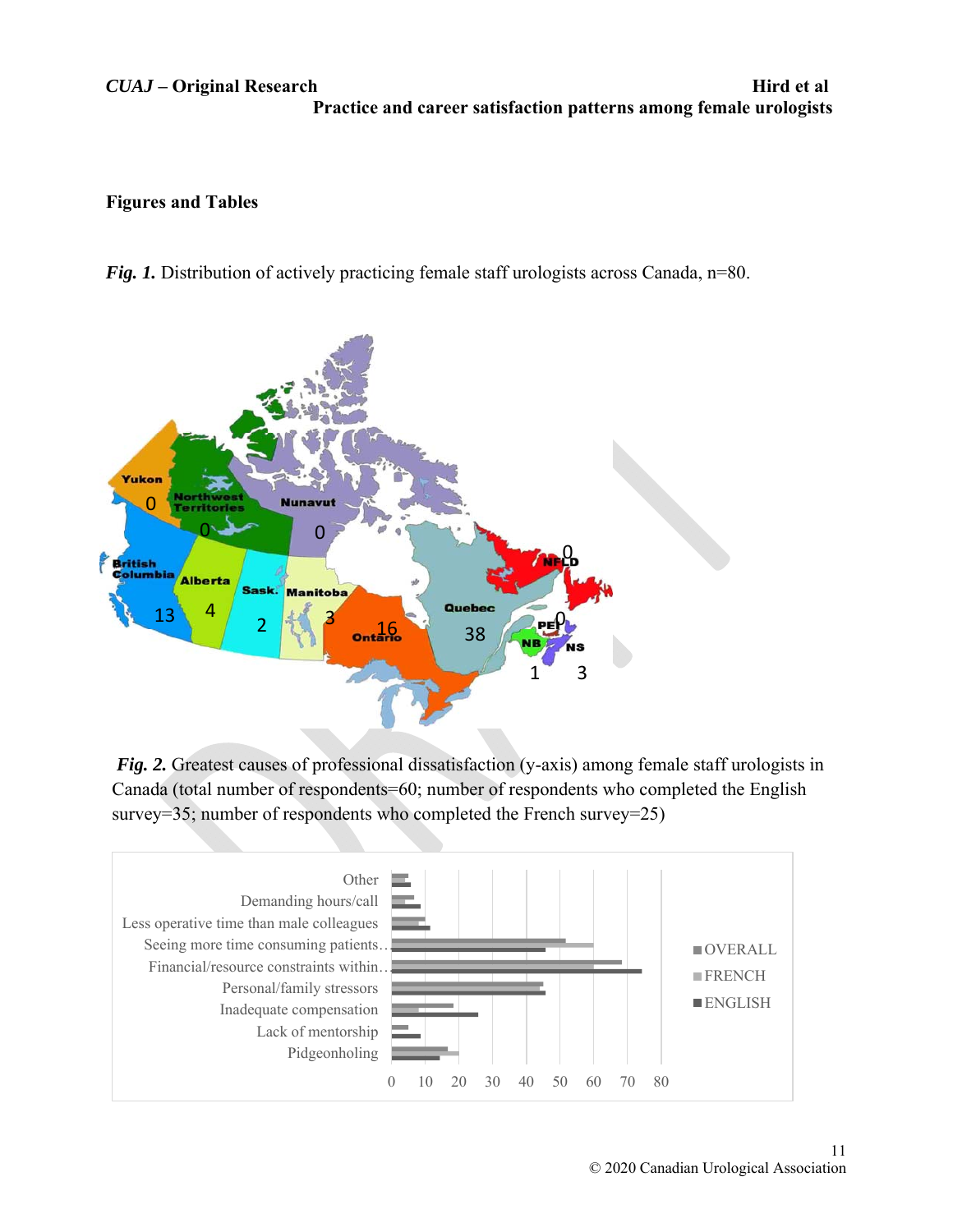*Fig. 3.* Source of perceived gender discrimination in the workplace (y-axis) among female staff urologists in Canada (total number of respondents=60; number of respondents who completed the English survey=35; number of respondents who completed the French survey=25)



| Table 1. Summary of survey items                            |
|-------------------------------------------------------------|
| <b>Demographic Information</b>                              |
| Years in practice                                           |
| Fellowship completed                                        |
| Graduate degree completed and timing                        |
| Age at completion of residency and fellowship               |
| Nature of current practice                                  |
| Academic title                                              |
| Martial status                                              |
| Children and timing of children                             |
| <b>Professional</b>                                         |
| Satisfaction with career                                    |
| Hours worked per week                                       |
| Hours in the operating room per week (excluding cystoscopy) |
| Number of days at work per week                             |
| Operative time compared to male colleagues                  |
| Mentorship during training                                  |
| Differences in practice style compared to male colleagues   |
| Time spent with patients compared to male colleagues        |
| Pay compared to male colleagues                             |
| Greatest source of dissatisfaction in your practice         |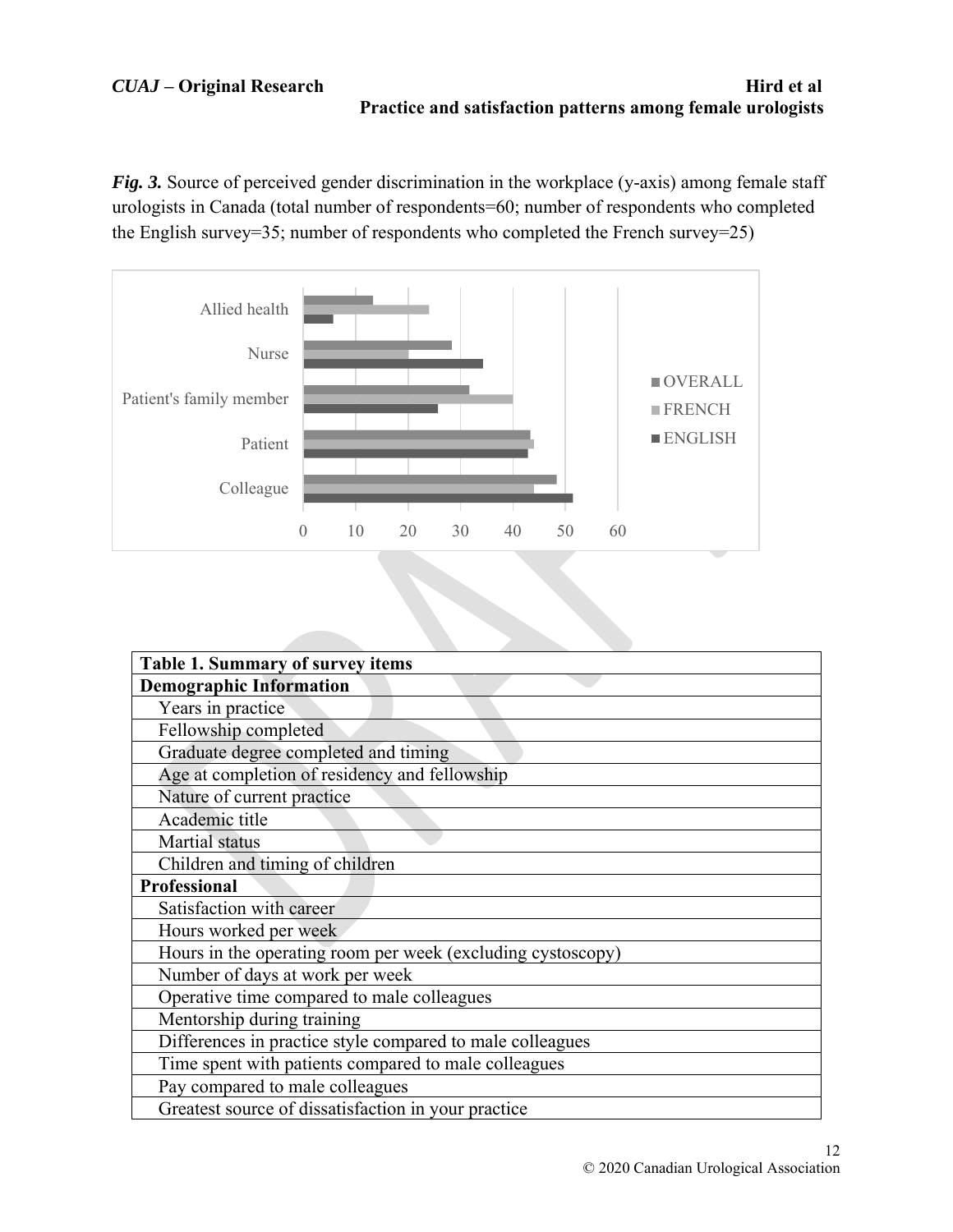| Gender discrimination in the workplace                            |
|-------------------------------------------------------------------|
| Personal                                                          |
| Time for maternity leave                                          |
| Pregnancy complications related to your work schedule/environment |
| Role in running the home                                          |
| Role in childcare                                                 |
| Satisfaction from family life                                     |
| Family life compromised career                                    |
| Career compromised family life                                    |
| More children if job was less demanding                           |
| Satisfaction with financial situation                             |
| <b>Overall</b>                                                    |
| Would you choose urology again                                    |
| Would you encourage your children to pursue a career in medicine  |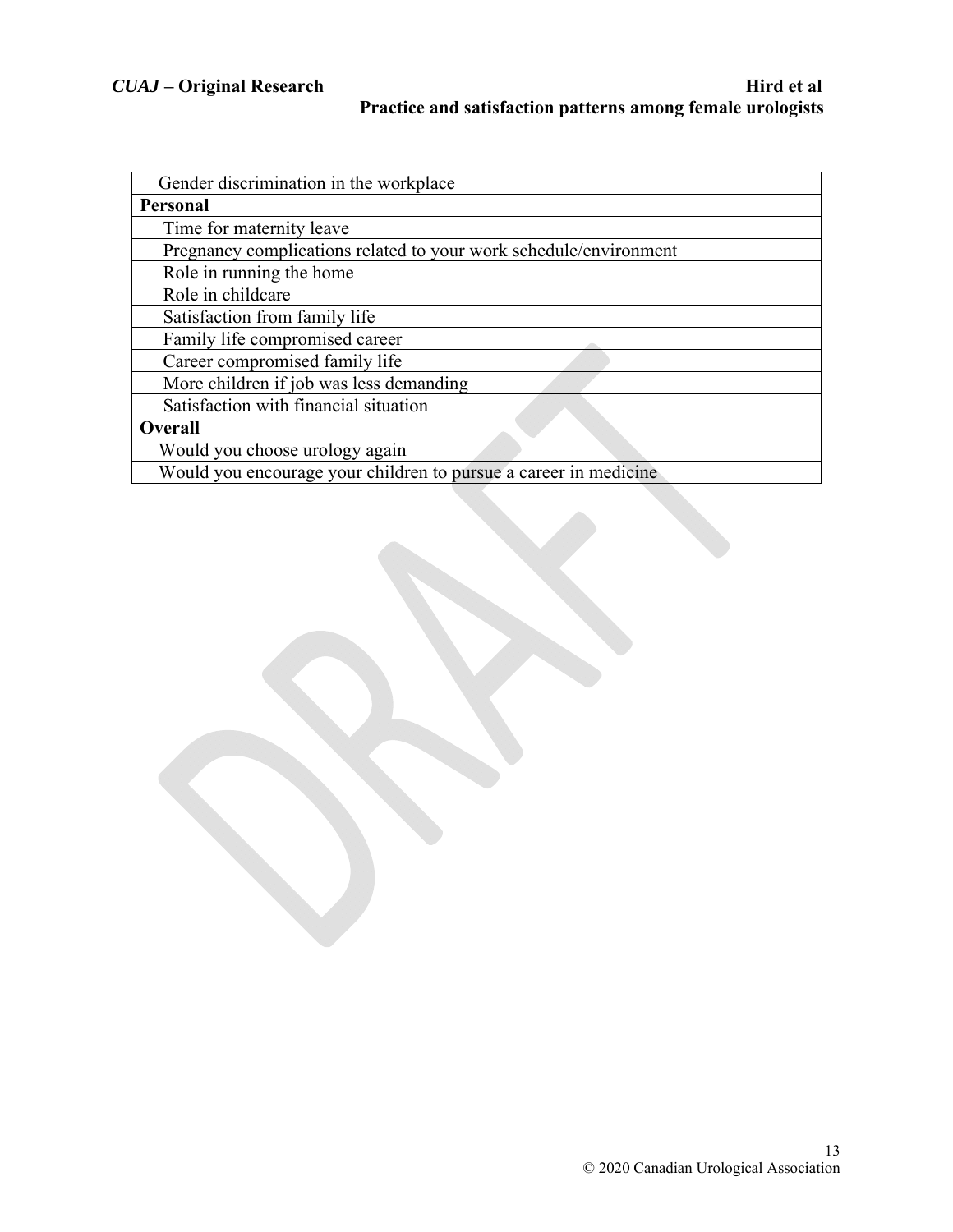| <b>Table 2. Respondent demographics</b>                    |              |
|------------------------------------------------------------|--------------|
| Number of surveys distributed                              | 80           |
| English                                                    | 42           |
| French                                                     | 38           |
| Number of respondents, $n$ (%)                             | 60 (75.0%)   |
| English                                                    | 35           |
| French                                                     | 25           |
| Years in practice, n $(\%)^*$                              |              |
| $<$ 5                                                      | $26(44.1\%)$ |
| $5 - 10$                                                   | $9(15.3\%)$  |
| $10 - 20$                                                  | 14 (23.7%)   |
| >20                                                        | $10(16.9\%)$ |
| Age at time of residency completion                        |              |
| Median (years) (IQR)                                       | $30(29-32)$  |
| Age at time of fellowship/specialization completion        |              |
| Median (years) (IQR)                                       | $32(31-33)$  |
| Fellowship training completed, $n$ (%) <sup>*</sup>        | 43 (72.9%)   |
| Female urology                                             | $16(27.1\%)$ |
| Neurourology                                               | $13(22.0\%)$ |
| Reconstructive urology                                     | $11(18.6\%)$ |
| Paediatrics                                                | $10(16.9\%)$ |
| Oncology                                                   | $6(10.2\%)$  |
| Endourology/MIS                                            | $6(10.2\%)$  |
| Other                                                      | $8(13.6\%)$  |
| Clinical practice reflective of fellowship training, n (%) |              |
| Yes                                                        | 38 (88.4%)   |
| No                                                         | $5(11.6\%)$  |
| Graduate degree, $n$ $(\%)^*$                              | 20 (33.9%)   |
| <b>Masters</b>                                             | $15(25.4\%)$ |
| Doctorate                                                  | $3(5.1\%)$   |
| Other                                                      | $2(3.4\%)$   |
| Current practice setting, n $(\frac{9}{6})^*$              |              |
| Academic                                                   | $27(45.8\%)$ |
| Community                                                  | 32 (54.2%)   |
| Academic title, $n$ $(\%)$                                 |              |
| None                                                       | 24 (40.0%)   |
| Assistant professor                                        | 22 (36.7%)   |
| Associate professor                                        | $6(10.0\%)$  |
| Full professor                                             | $5(8.3\%)$   |
| Other                                                      | $3(5.0\%)$   |
| Marital status, n (%)*                                     |              |